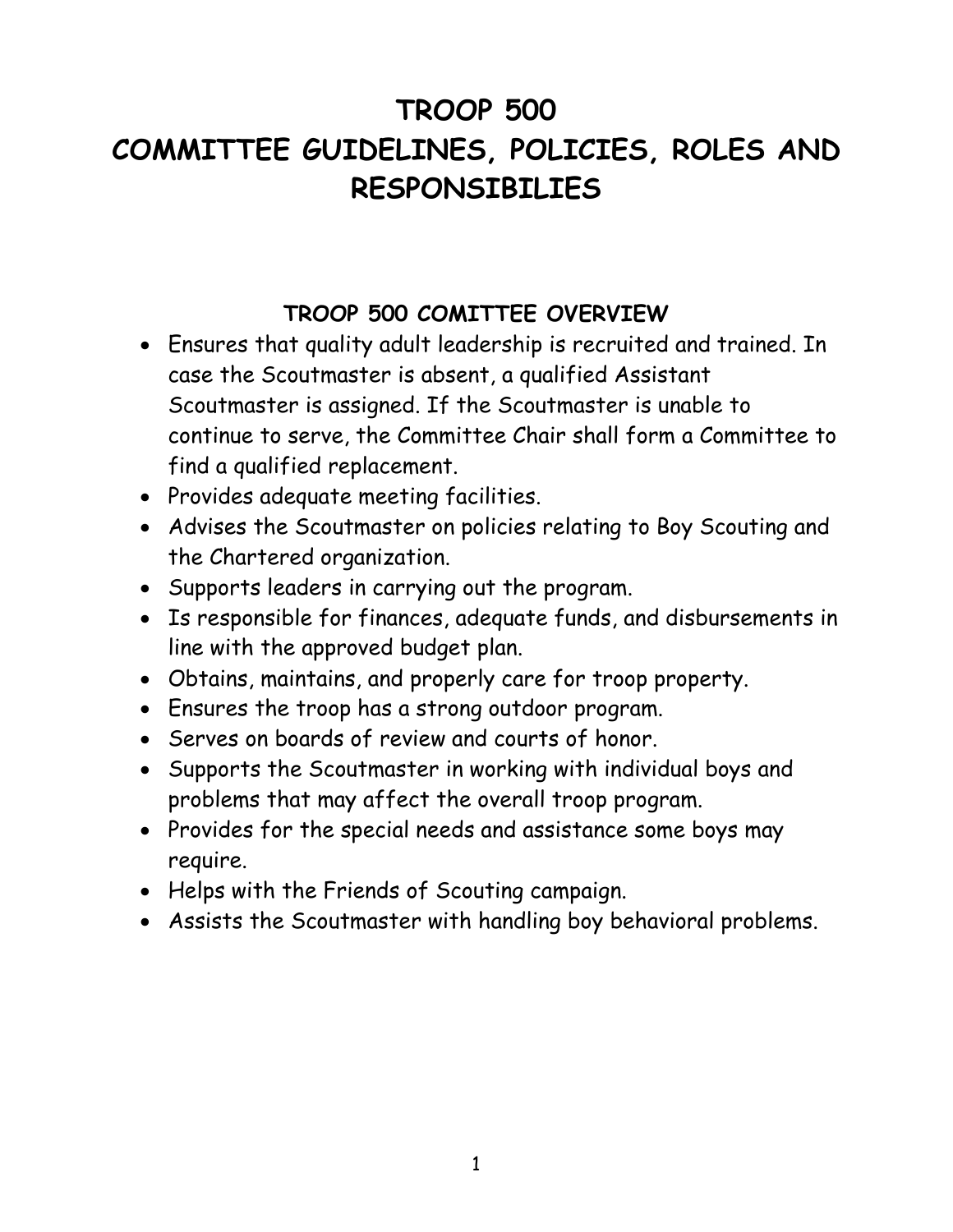## COMMITTEE CHAIR

- Organize the committee to see that all functions are delegated, coordinated, and completed.
- Maintain a close relationship with the chartered organization representative and the Scoutmaster.
- Interpret national and local policies for the troop
- Prepare troop committee meeting agendas
- Call, preside over, and promote attendance at monthly troop committee meetings and any special meetings that may be called.
- Ensure troop representation at monthly roundtables.
- Secure top-notch, trained individuals for camp leadership.
- Arrange for charter review and recharter annually.
- Assist in the charter presentation.

## **SECRETARY**

- Keep minutes of meetings and send out committee meeting notices
- Handle publicity
- Prepare a family newsletter of troop events and activities
- At each meeting, report the minutes of the previous meeting.

#### **TREASURER**

- Handle all troop funds. Pay bills only on recommendation of the Scoutmaster and authorization of the troop committee
- Maintain checking and saving accounts
- Assist with tracking of summer camp payments.
- Lead in the preparation of the annual troop budget.
- Lead the Friends of Scouting campaign.
- Report to the troop committee at each meeting.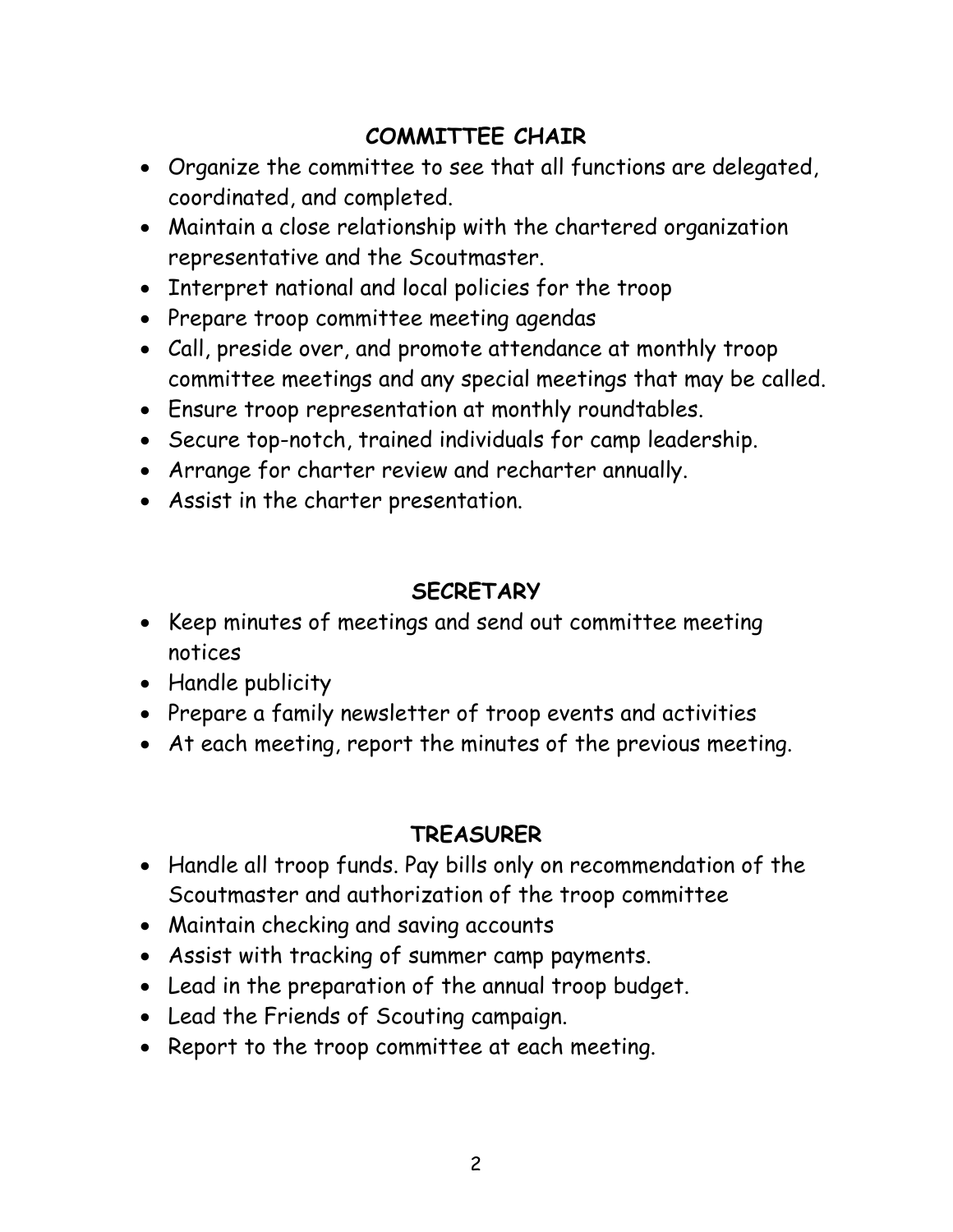# OUTDOOR CHAIR

- Provide input for outdoor activates
- Attend and assist with 6 month planning meetings
- Assist with planning of High Adventure activities
- Assist with procuring permits as required
- Report to the troop committee at each meeting.

## SUMMER CAMP COORDINATOR

- Help in securing Summer Camps
- Assist Trek Leaders as needed with transportation
- Assist Trek Leaders in collection of payments and forms required.
- Report to the troop committee status of summer camps as required

#### ADVANCEMENT CHAIR

- Encourage Scouts to advance in rank.
- Work with the troop scribe to maintain all Scout advancement records
- Arrange troop boards of reviews and courts of honors
- Develop and maintain a merit badge counselor list
- Make a prompt report to the council service center when a troop board of review is held. Secure badges and certificates.
- Work with the troop librarian to build and maintain a troop library of merit badge pamphlets and other advancement literature.
- Report to the troop committee at each meeting.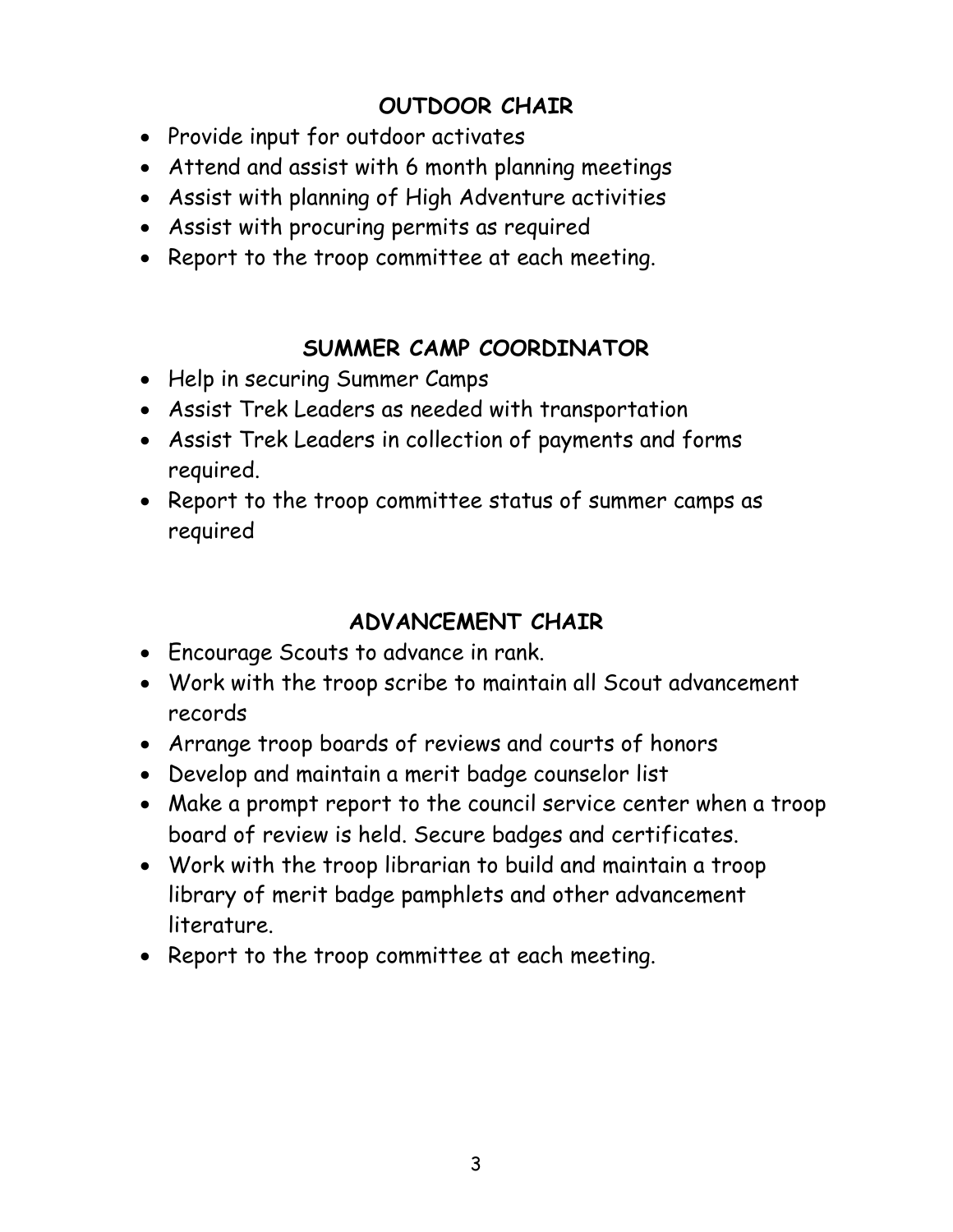## MEMBERSHIP CHAIR

- Registration of Scouts and Committee members
- Assure dues are paid prior to registration
- Responsible for re-charter activities
- Assist new members and parents

# TOUR PERMIT COORDINATOR

- Review Web Calendar and Provide Tour permits to Trek Leaders
- Maintain record of adults, age of drivers, vehicles, vehicle seats / safety belts, insurance for travel permits.

## TRAINING COORDINATOR

- Ensure troop leaders and committee members have opportunities for training
- Maintain an inventory of up-to-date training materials, videotapes, and other training resources.
- Work with the district in scheduling training for all new leaders
- Be responsible for BSA Youth Protection training for the troop
- Encourage periodic junior leader training with the troop and at the council and national levels
- Maintain up to date listing of adult training
- Report to the troop committee at each meeting.

# EQUIPMENT COORDINATOR

- Supervise and make recommendations for troop camping equipment
- Work with the quartermaster on inventory and proper storage and maintenance of all troop equipment
- Make periodic safety checks on all troop camping gear, and encourage troops in the safe use of all outdoor equipment
- Report to the troop committee at each meeting